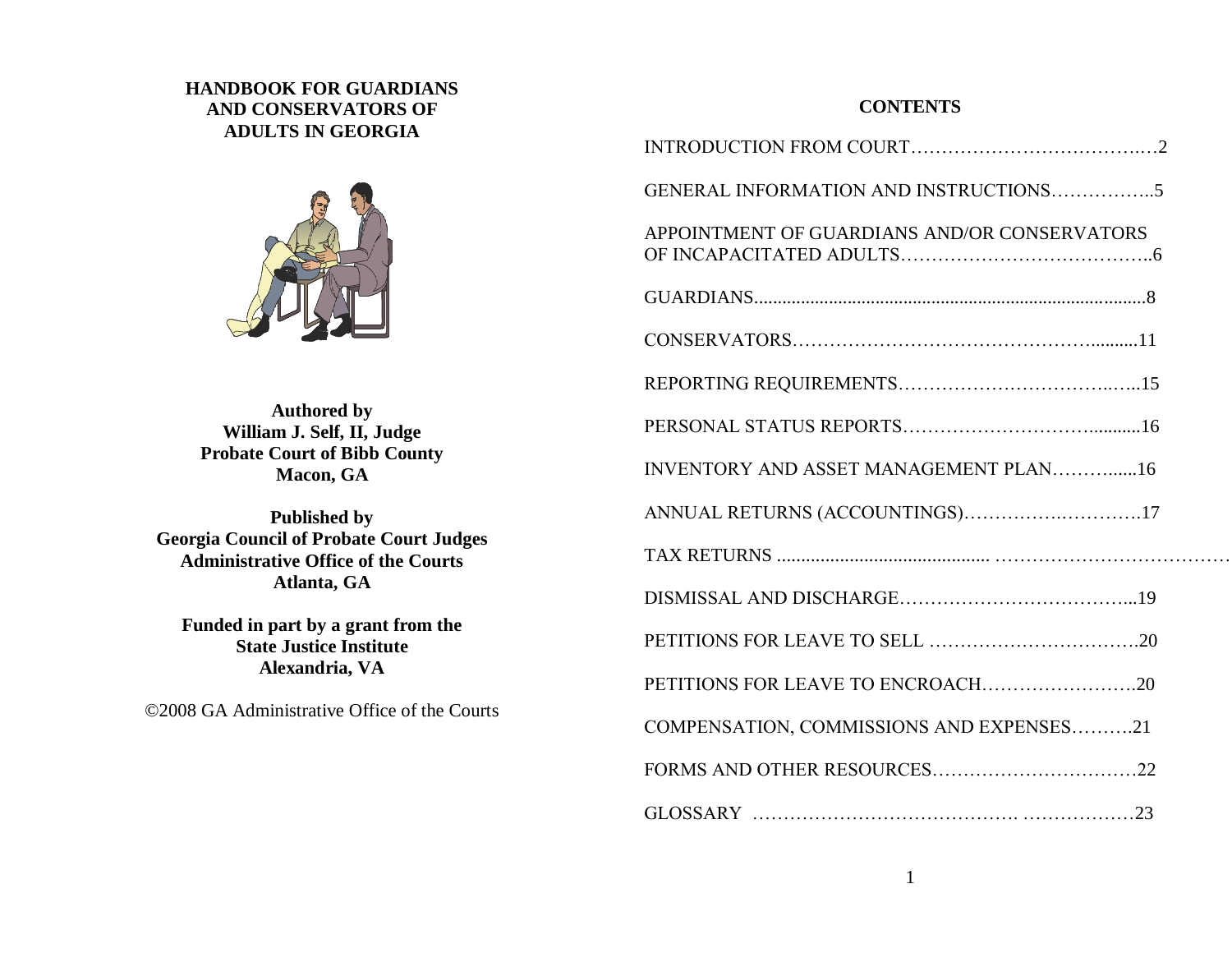### **INTRODUCTION FROM COURT**

You have been appointed by the Probate Court as a **GUARDIAN** of or **CONSERVATOR** for another person. The person for whom or over whose property you are guardian or conservator is referred to in the law and in this Handbook as the **WARD**. The proceedings in the Court, as well as the property over which you serve as conservator, are referred to as the **ESTATE**.

This Handbook has been designed as a helpful reference. It will briefly cover the general information about guardianships with which you are expected by the Court to become familiar. It will also provide certain information about the reporting requirements placed upon you by Georgia law. It is prepared in what is hoped to be easily understood language, with as few "legal terms" as possible.

This Handbook is **NOT** intended to completely cover all of the many laws governing guardianships and conservatorships in Georgia, nor is it intended to take the place of good legal advice from an attorney when appropriate. It is hoped that the Handbook will give you the basic information necessary for you to comply with the legal requirements and limitations placed upon you, thereby avoiding problems or difficulties with the Court. However, the Court encourages you to confer with an **attorney** whenever you have questions or concerns about your obligations, **responsibilities**, duties, authority or liability, and, whenever possible, you should consult an attorney **BEFORE** taking any action about which you are concerned.

It is important for you to understand the relationship between you and the Court and its staff. The Judge of the Probate Court is an elected public official with specific responsibilities. The Judge is **NOT** and must not serve as your legal advisor. The law requires the Judge to remain impartial. The Judge is prohibited from discussing certain aspects of any case which *is or may become* contested with any party to the case unless all interested parties are present.

Therefore, you should not attempt to contact the Judge to "privately" discuss your case, either before or after it has been filed. You should not be offended if you are informed that the Judge cannot discuss the matter with you outside a hearing with all interested parties present.

The Judge's staff are employees of the Court who work for and at the direction of the Judge. It is their responsibility to process the paperwork filed in the office and to attend to the administrative aspects of the office. They are here to serve you, and they want to do so to the best of their abilities. However, they also cannot serve as your legal advisors, and you should not expect them to perform legal or clerical services for you. It is **NOT** their responsibility or duty to complete any paperwork for you, and they cannot make a legal determination and advise you on which proceeding may be the most appropriate to your circumstances. Again, please consult an **attorney** for such advice.

It is the responsibility of the Judge and staff of the Court to enforce all of the requirements of the guardianship/conservatorship laws and the rules of the Court upon **every** guardian and/or conservator. You have taken an oath to properly perform your duties and to comply with those laws and rules - in other words, to fulfill **your** responsibilities. The Judge has also taken an oath to enforce the laws and to fulfill **his/her** responsibilities. The Judge did not **make**  the laws but has the duty to **enforce** them. The Judge and staff understand that serving as a guardian or conservator for another person is not always an easy task. It is often a **burden**, and it is not the intent or desire of the Court to make that burden any greater.

Finally, please understand that the Court monitors many guardianships/conservatorships, in addition to the many other Probate Court proceedings. The Judge and staff do try to maintain a certain familiarity with the Court files. However, everyone is best served when there is certainty about the subject of discussion. It will always be best for you to clearly identify yourself, the ward and the file (by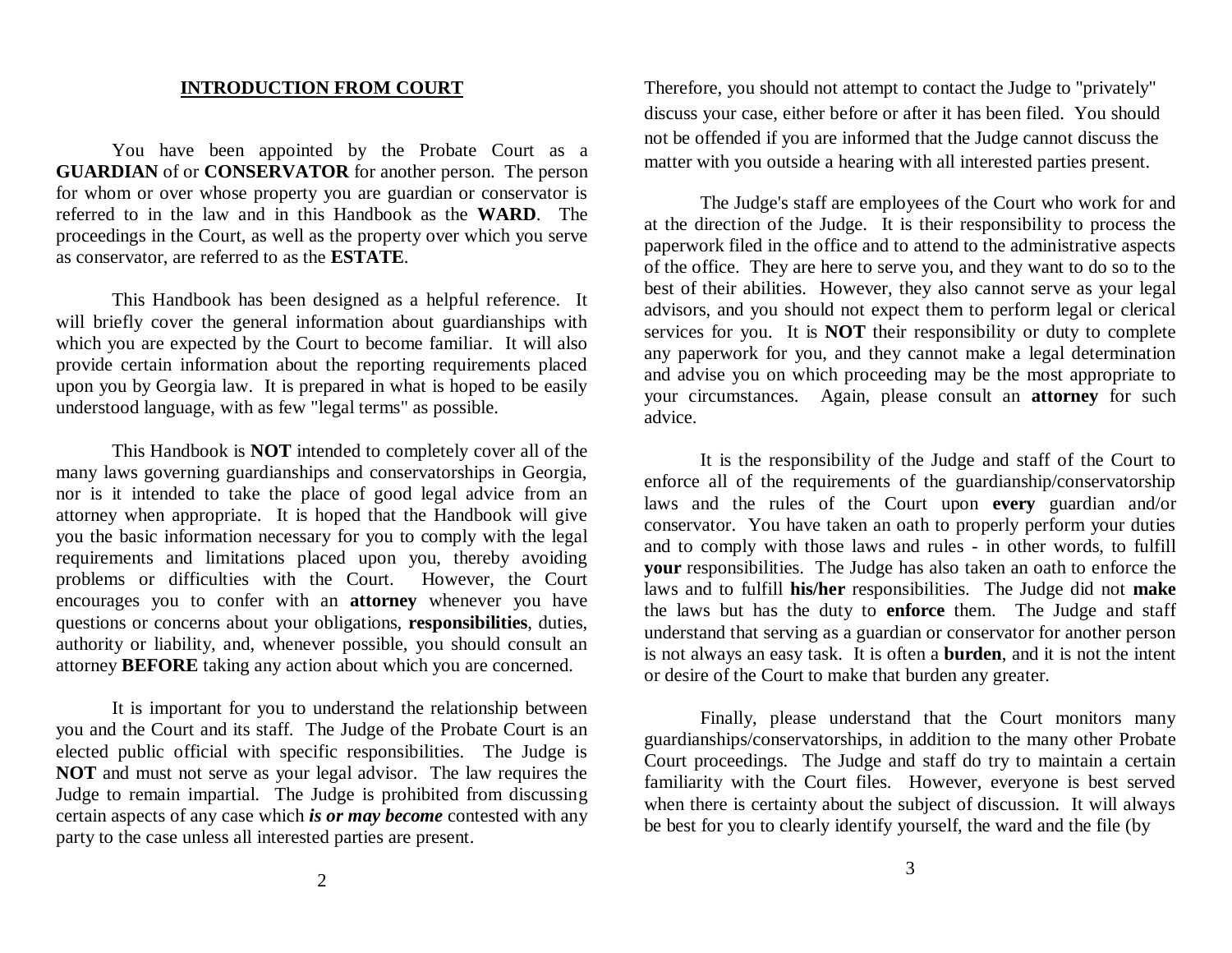Docket or Estate No.) in any conversation or correspondence with Court staff. It may become necessary for the Judge or staff member to retrieve the particular file for review to properly and fully discuss the case. You may need to provide information to "refresh the memory" of the Court staff when referring to earlier conversations with or correspondence from the Court.

It is suggested that you **read this Handbook in its entirety** and keep it with your records. A quick reference to this Handbook may answer many questions which arise from time to time during your service as guardian or conservator, and it will be important for you to be able to find it when needed.

The Court appreciates your willingness to serve in this capacity and looks forward to working with you for the benefit of the ward. Do call upon the staff of the Court if they may be of service to you.

Thank you.

| <b>Your Probate Court:</b>    |  |
|-------------------------------|--|
|                               |  |
|                               |  |
|                               |  |
| <b>Primary Contact Person</b> |  |
|                               |  |
|                               |  |

#### **GENERAL INFORMATION AND INSTRUCTIONS**

Guardianship and conservatorship are **legal relationships** between the guardian or conservator and the ward (much like that of an agent or attorney-in-fact) which are created by Order of a court with proper jurisdiction. In Georgia, the Probate Courts have exclusive jurisdiction over the appointment of guardians and/or conservators for incapacitated adults. A guardianship may be created for the **person** of the ward and a conservatorship for the **property** of the ward. It may be necessary to create both a guardianship of the person and a conservatorship for the property of the ward. The guardian and conservator need not be the same person, although one person may be appointed as both. If two or more guardians or conservators are appointed, they would be referred to as **co-guardians** or **coconservators**.

When an Order has been issued appointing a guardian, **Letters of Guardianship** are issued by the Court to the person appointed. The Letters of Guardianship serve as evidence that the guardian has authority over the person of the ward. The guardian is first required to take and sign an **oath** that the guardian will comply with all of the requirements of Georgia law applicable to guardians. The Court may require a guardian to post a surety bond.

Likewise, when an Order has been issued appointing a conservator, **Letters of Conservatorship** are issued. In addition to taking the required oath, every conservator is required to post a surety **bond** with the Court, in such amount as may be set by the Court, to secure the faithful performance of the conservator's duties and responsibilities. The bond is, in effect, an insurance policy against any misappropriation or mismanagement of the ward's property by the conservator. Probate Courts generally prefer, and often require, the use of corporate sureties (insurance companies) on bonds. The premium for the bond, as will also be shown under the section on "Compensation, Commissions and Expenses," is payable from the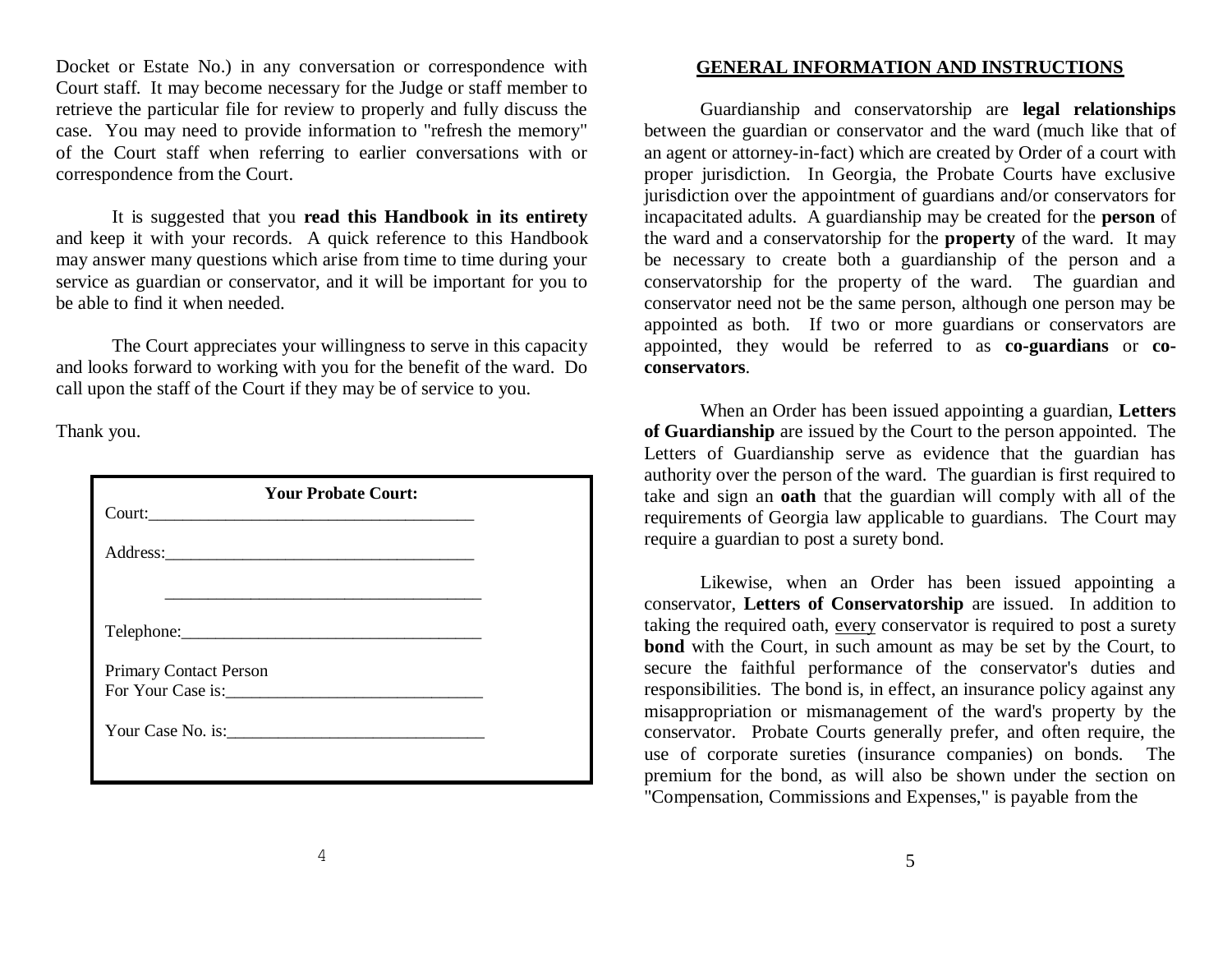ward's estate as an expense of administration, and there is no requirement that the conservator bear this expense personally.

Guardians and conservators owe a duty of undivided loyalty to the ward and must act in the **best interest** of the ward. Guardians and conservators should avoid even the appearance of a **conflict of interest** in making decisions about the ward's person and/or in the management of the ward's property. A person who owns property or funds jointly with a proposed ward has an inherent conflict of interest and should not seek appointment as guardian or conservator of the ward unless there has been full disclosure of the potential conflict. The Court may determine that the conflict is insubstantial and allow the appointment. A conservator having a conflict of interest found to be substantial might be required to resign or to forfeit any property interest which is the source of the conflict, particularly if it arises from property or funds jointly owned by the conservator and the ward. Likewise, self-dealing (that is buying property from or selling property or services to the ward) is inherently suspicious and will be closely scrutinized by the Court. It should be avoided except in unusual circumstances with full disclosure to the Court. Additionally, expenditures which benefit or even appear to benefit someone other than the ward, especially the guardian or conservator, more than the ward will be subject to scrutiny by the Court.

### **APPOINTMENT OF GUARDIANS AND/OR CONSERVATORS OF INCAPACITATED ADULTS**

In Georgia, the Probate Courts may grant guardianship of an adult resident of the state (or an adult located in this state) who is found by the Court to lack sufficient capacity to make or communicate significant responsible decisions concerning his/her health or safety, and may grant conservatorship of an adult resident of the state (or an adult located in this state) who is found by the Court to lack sufficient capacity to make or communicate significant responsible decisions concerning management of his/her property.

The petition seeking guardianship and/or conservatorship of a proposed ward must be filed either by two individuals having knowledge of the pertinent facts or by one individual together with an affidavit of a physician, psychologist or licensed clinical social worker who has examined the proposed ward. Notice must be given to the ward's spouse and all living adult children, if any. If there are no adult children whose addresses are known, the notice must be given to the two known next of kin or, if none, then to two known adult friends of the proposed ward. Notice must also be given to the proposed ward, who has a right to be represented by counsel. The Court will appoint an attorney for the proposed ward if he/she does not employ counsel. An independent evaluation of the proposed ward is then performed by a physician, psychologist or licensed clinical social worker appointed by the Court. The evaluator must file a written report of the evaluation with the Court. Unless the petition is dismissed by the Court, a final hearing is held, and a decision is made by the Court based upon the evidence presented regarding the need for a guardian and/or conservator.

If the petition is granted, the Probate Court has the authority to restrict or revoke certain rights or powers of the ward, including: the power to contract marriage; the power to make, modify or terminate other contracts; the power to consent to medical treatment; the power to establish a residence or dwelling place; the power to change domicile; the power to revoke a revocable trust established by the ward; the power to bring or defend any action at law or equity, except an action related to guardianship or conservatorship; the power to buy, sell, or otherwise dispose of or encumber property; and the power to enter into or conduct other business or commercial transactions.

The Court may appoint a guardian and/or conservator for a ward. The court may appoint the same person as both guardian and conservator, if deemed appropriate. The respective responsibilities of the guardian and the conservator are more fully explained below.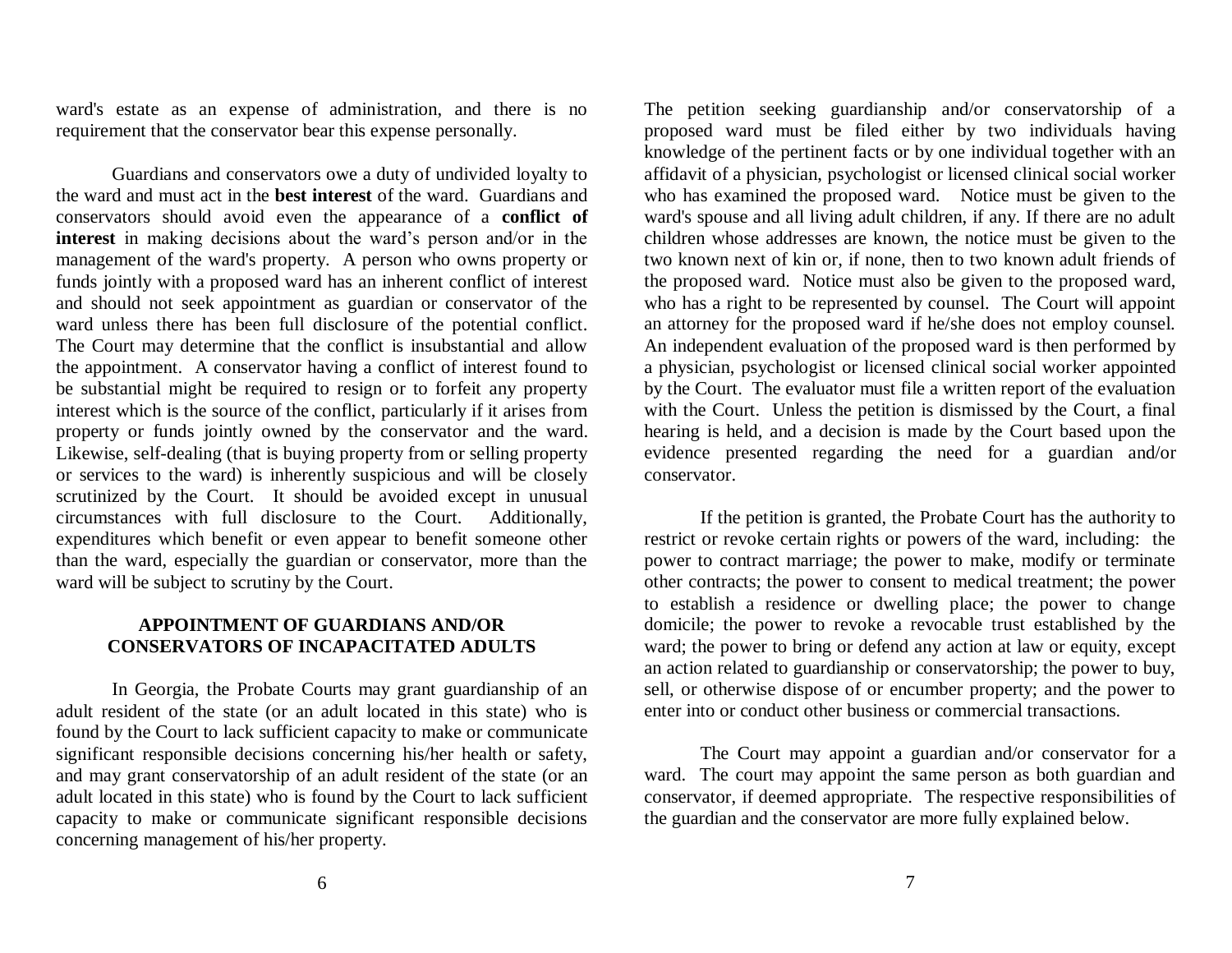Adult guardianships and conservatorships may be permanent or of limited duration, as the Court may direct. If the Court's order sets a specific duration, the guardianship/conservatorship will terminate at the time set by the Court. The guardianship and/or conservatorship will also terminate, by operation of law, upon the death of the ward. Additionally, the powers and authority of a guardian or conservator are limited by law and may be further limited by the Court's order.

#### **GUARDIANS**

A guardian has those rights and powers reasonably necessary to provide adequately for the support, care, education, health and welfare of the ward. A guardian is much like the parent of a child who has both the authority and the responsibility of making decisions for the child. This may mean that a guardian must make decisions which are considered to be in the ward's best interest even if the ward voices an objection, much like a parent requiring a child to attend school or receive medical treatment. It is the guardian's duty to encourage the ward to develop maximum self-reliance and independence, to encourage the ward to participate in decisions and act on the ward's own behalf, and to develop or regain the capacity to manage the ward's personal affairs.

A guardian is entitled to physical custody of the ward and may establish the ward's place of dwelling, consistent with the terms of any restrictions or directions from the Court. A guardian should be friendly, courteous and tactful toward the ward at all times. The Court's order may limit or remove from the ward certain rights or may reserve to the ward certain rights, and the authority of the guardian will be governed by the Court's order and Georgia law. Unless otherwise directed by the Court, the guardian will succeed to the rights removed from the ward, except that a guardian may not exercise the right to vote if removed from the ward, and a guardian is without authority to execute a will, power of attorney, or durable

power of attorney for health care for the ward. The mere appointment of a guardian does not revoke an existing durable power of attorney for health care, which remains in full force and effect unless the Court's order revokes the authority and the power, and the mere appointment of a guardian does not remove from the ward the right to vote or the capacity to make a valid will.

Under Georgia law, in every guardianship, **the ward has the right to**:

(1) A qualified guardian who acts in the best interest of the ward;

(2) A guardian who is reasonably accessible to the ward;

(3) Have the ward's property utilized to provide adequately for the ward's support, care, education, health, and welfare;

(4) Communicate freely and privately with persons other than the guardian, except as otherwise ordered by a court of competent jurisdiction;

(5) Individually, or through the ward's representative or legal counsel, bring an action relating to the guardianship, including the right to file a petition alleging that the ward is being unjustly denied a right or privilege granted by Georgia law, and including the right to bring an action to modify or terminate the guardianship pursuant to Georgia law;

(6) The least restrictive form of guardianship assistance, taking into consideration the ward's functional limitations, personal needs, and preferences; and

(7) Be restored to capacity at the earliest possible time.

Under Georgia law, **a guardian shall**:

(1) Respect the rights and dignity of the ward;

(2) Become or remain personally acquainted with the ward and maintain sufficient contact with the ward to know of the ward's capacities, limitations, needs, opportunities, and physical and mental health;

(3) If necessary, petition to have a conservator appointed;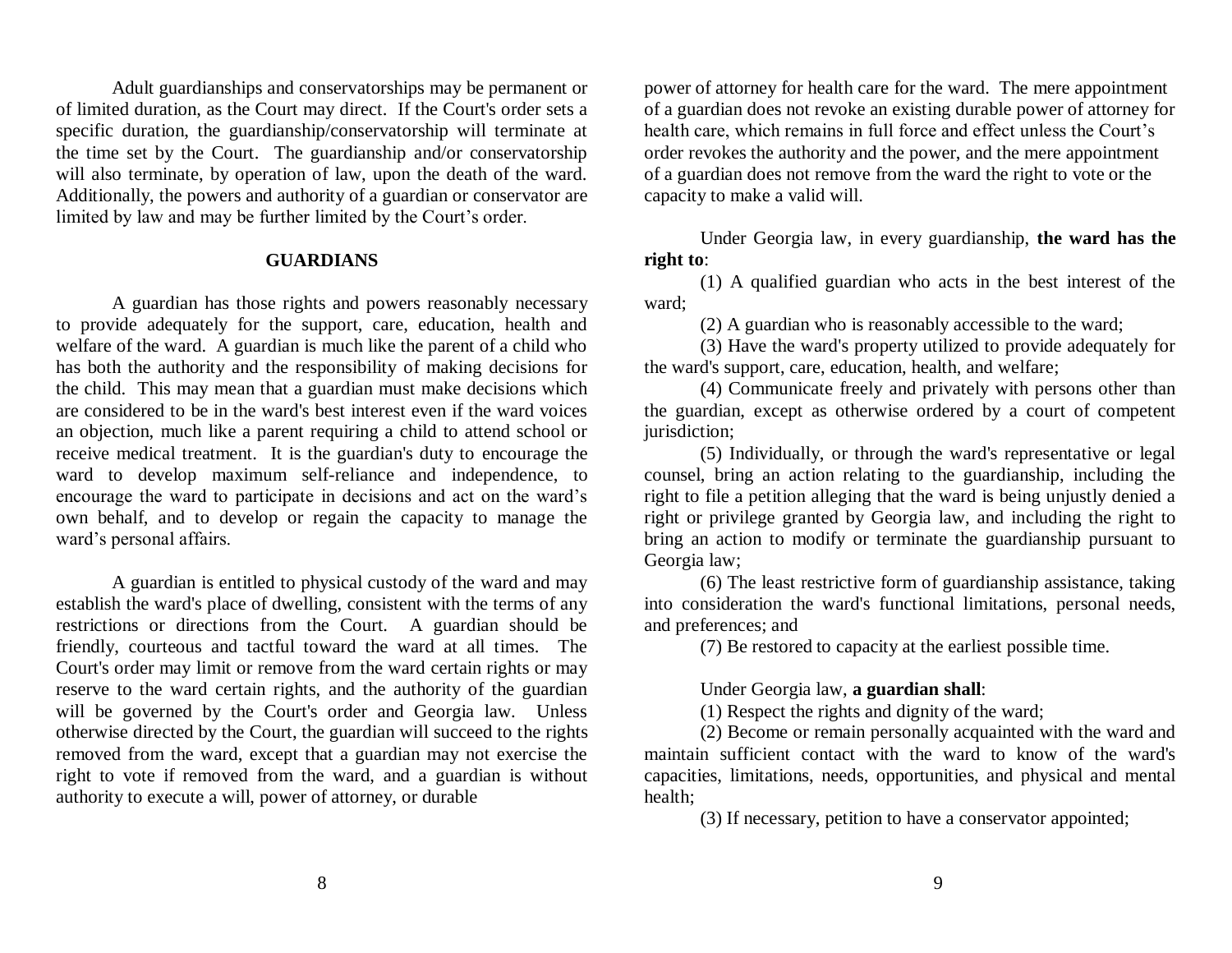(4) Endeavor to cooperate with the conservator, if any;

(5) Take reasonable care of the ward's personal effects;

(6) Arrange for the support, care, education, health, and welfare of the ward, considering the ward's needs and available resources;

(7) Expend money of the ward that has been received by the guardian for the ward's current needs for support, care, education, health, and welfare;

(8) Conserve for the ward's future needs any excess money of the ward received by the guardian; provided, however, that if a conservator has been appointed for the ward, the guardian shall pay to the conservator, at least quarterly, excess money to be conserved for the ward's future needs;

(9) Within 60 days after appointment and within 60 days after each anniversary date of appointment, file with the Court and provide to the ward and to the conservator, if any, a **Personal Status Report** concerning the ward, which shall include:

(A) A description of the ward's general condition, changes since the last report, and needs;

(B) All addresses of the ward during the reporting period and the living arrangements of the ward for all addresses;

(C) A description of the amount and expenditure of any funds that were received by the guardian; and

(D) Recommendations for any alteration in the guardianship order;

(10) Promptly notify the Court of any change in the ward's condition that in the opinion of the guardian might require modification or termination of the guardianship;

(11) Promptly notify the Court of any conflict of interest between the ward and the guardian when the conflict arises or becomes known to the guardian and take any action as is required by Georgia law; and

(12) **Keep the Court informed of the guardian's and the ward's current addresses and telephone numbers**.

The **Personal Status Reports** are covered more fully under the section on "Reporting Requirements."

### **CONSERVATORS**

A conservator is a fiduciary entrusted with the management of the funds and property of another, much like a trustee. Except as otherwise provided by law or by the Court's order, a conservator shall receive, collect, and make decisions regarding the ward's property. A conservator shall, to the extent feasible, encourage the ward to participate in decisions, act on the ward's own behalf, and develop or regain the ability to manage the ward's property. A conservator, in making decisions, shall consider the expressed desires and personal values of the ward which are known to the conservator. A conservator shall at all times act in the ward's best interest and exercise reasonable care, diligence, and prudence. The mere appointment of a conservator does not remove from the ward the right to vote or the capacity to make a valid will.

Under Georgia law, in every conservatorship, **the ward has the right to**:

(1) A qualified conservator who acts in the best interest of the ward;

(2) A conservator who is reasonably accessible to the ward;

(3) Have the ward's property utilized as necessary to provide adequately for the ward's support, care, education, health, and welfare;

(4) Communicate freely and privately with persons other than the conservator, except as otherwise ordered by a court of competent jurisdiction;

(5) Individually, or through the ward's representative or legal counsel, bring an action relating to the conservatorship, including the right to file a petition alleging that the ward is being unjustly denied a right or privilege granted by Georgia law, and the right to bring an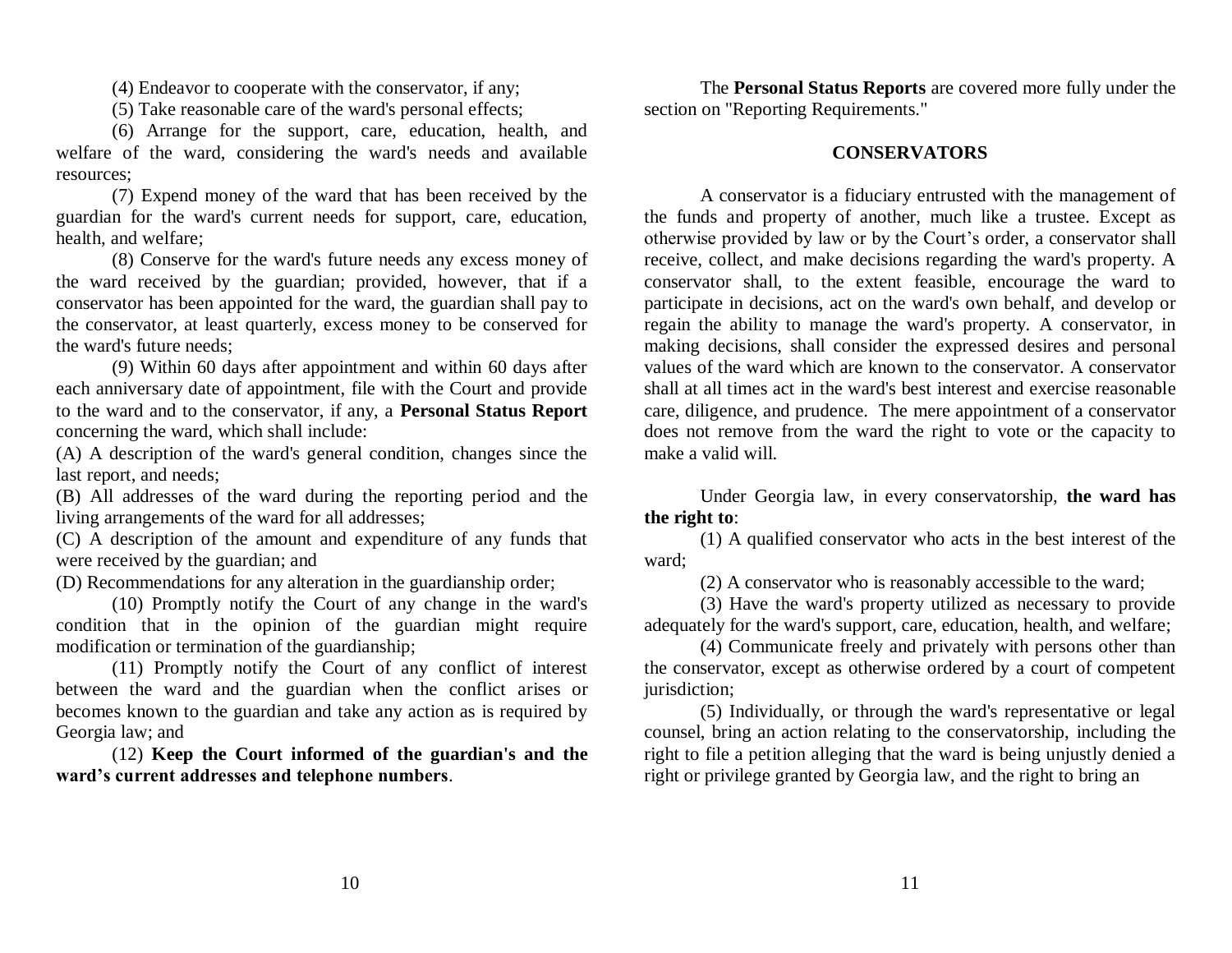action to modify or terminate the conservatorship pursuant to Georgia law;

(6) The least restrictive form of conservatorship, taking into consideration the ward's functional limitations, personal needs, and preferences; and

(7) Be restored to capacity at the earliest possible time.

#### Under Georgia law, **a conservator shall**:

(1) Respect the rights and dignity of the ward;

(2) Be reasonably accessible to the ward and maintain regular communication with the ward;

(3) If necessary, petition to have a guardian appointed;

(4) Endeavor to cooperate with the guardian, if any;

(5) Provide for the support, care, education, health, and welfare of the ward and persons who are entitled to be supported by the ward, to the extent consistent with the current and future needs and resources of the ward;

(6) Give such bond as required by law and as set by the Court;

(7) Within two months of appointment, file with the Court and provide to the guardian, if any, an inventory of the ward's property and a plan for administering the property, as required by law (the **Inventory and Asset Management Plan**);

(8) Take into account any estate plan of the ward known to the conservator in the administration of the conservatorship;

(9) Keep accurate records, including adequate supporting data, and file **annual returns,** together with updated Inventory and Asset Management Plans, as required by law;

(10) Promptly notify the Court of any change in the ward's condition that in the opinion of the conservator might require modification or termination of the conservatorship;

(11) Promptly notify the Court of any conflict of interest between the ward and the conservator when the conflict arises or becomes known to the conservator and take such action as is required by Georgia law; and

### (12) **Keep the Court informed of the conservator's and the ward's current addresses and telephone numbers**.

The **Inventory and Asset Management Plan** and **Annual Return** are covered more fully under the section on "Reporting Requirements."

Utilization of the ward's funds and property for the ward's own benefit should take into account all income and support of the ward and the expected duration of the conservatorship. Utilization of the ward's funds or property for persons who are entitled to be supported by the ward should be determined after taking into account all other income of or support for such dependents. While preservation of the ward's property for the heirs or beneficiaries of the ward's estate should not be of primary concern for the conservator, preservation and utilization of the estate over the expected duration of the conservatorship is important and should be given due consideration by the conservator. On the other hand, the conservator should **not** waste the ward's assets or expend them exorbitantly or above the usual standard of the ward simply to avoid preservation for the heirs or those who may be beneficiaries of a will of the ward.

It is the duty and responsibility of the conservator to properly manage and invest the ward's estate. The conservator is required to invest funds (money) in a manner approved by Georgia law as a "**legal investment**," unless otherwise authorized by law or court order; the conservator may be held liable for any loss suffered by the ward or the ward's estate on account of unauthorized or imprudent investments. A conservator is given specific authority by law to maintain investments which were made by the ward prior to the appointment of the conservator.

Non-cash assets of the ward must also be properly managed and protected for the benefit of the ward. If an asset is reasonably capable of earning income, it should be dedicated to that purpose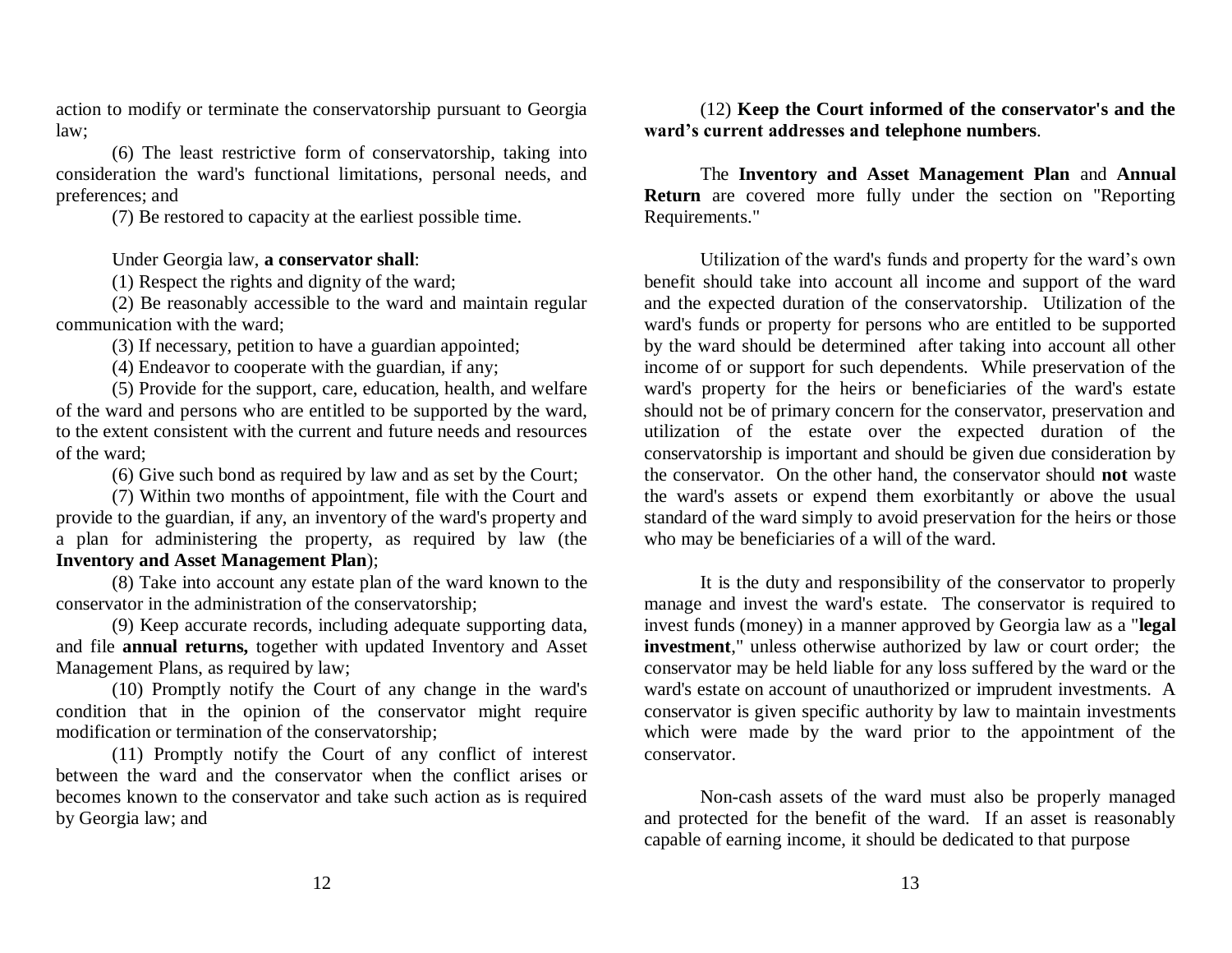unless there is a compelling reason otherwise. Non-income-producing assets should be preserved and protected or liquidated (after proper authority is granted), as may be appropriate under the circumstances.

Except as specifically authorized by law, a conservator does **NOT** have authority to sell, convey, transfer, mortgage, pledge, give away or otherwise dispose of property of the ward *without authority by an order* from the Court. The Court may, upon the application of the conservator and after appropriate notice is given as required by law, grant the conservator such authority if the proposed transaction is considered by the Court to be appropriate, proper and in the ward's best interest. Generally, the ward's assets are to be preserved for the ward's use and benefit, and sales of property of the ward are usually permitted only when necessary to provide for the care and support of the ward (and/or those persons who are entitled to be supported by the ward) or when preservation of the asset is burdensome to the estate. The Court may grant authority to the conservator to sell the asset at a public sale (a legal auction) or at a private sale under a specific contract. Sales of perishable items or items which may rapidly decline in value may be authorized more quickly than other sales.

All property of the ward titled or registered in the name of the conservator must be titled or registered in the *fiduciary capacity* of the conservator (i.e., as a conservator) and not in the conservator's name alone. Typically, the title, account or deed will be registered as "John Doe, as Conservator for Richard Roe," although any variation which clearly shows the fiduciary nature of the registration for the benefit of the named ward may be accepted and approved by the Court. Bank accounts should be especially clearly designated so as to avoid unintentional co-mingling of funds or attachment for debts of the conservator, and the ward's Social Security number should be provided to the Bank for the reporting of all interest income to the Internal Revenue Service. A conservator should never combine or

mix funds of the ward with funds of the conservator. Tangible items and other personal property of the ward should be maintained and protected by the conservator and not be so commingled with the property of the conservator as to lose its identity as the ward's property. Absent the Court's approval, a conservator has no authority to use property of the ward in such a manner as to dissipate, depreciate, waste or consume it or otherwise use it for the conservator's own benefit.

A conservator has the responsibility of filing, on behalf of the ward, all federal and state income tax returns which might be required from the ward. Ad valorem and intangibles tax returns in Georgia and any other states in which the ward has property or income also must be filed by the conservator.

### **REPORTING REQUIREMENTS [NOTE: All Reports must be approved by the Court.]**

Guardians and conservators are required to file certain reports with the Court having jurisdiction over the proceedings. These reports are intended to provide the Court certain information to properly supervise the affairs of the ward and to supervise and monitor the performance of the guardian and/or conservator. Failure to comply with any of the reporting requirements can subject the guardian or conservator to citation to appear before the Court. The Court is granted broad discretion in dealing with guardians or conservators who fail to comply with the lawful duties and responsibilities, including the failure to timely file properly completed reports. Guardians and conservators may be removed from office by the Court, and the Court may take such other actions as in the Court's judgment may be appropriate under the circumstances of the case. This may include an assessment (money judgment) against a guardian or conservator and the surety on the bond for any amount found by the Court to have been mismanaged or misappropriated by the guardian or conservator.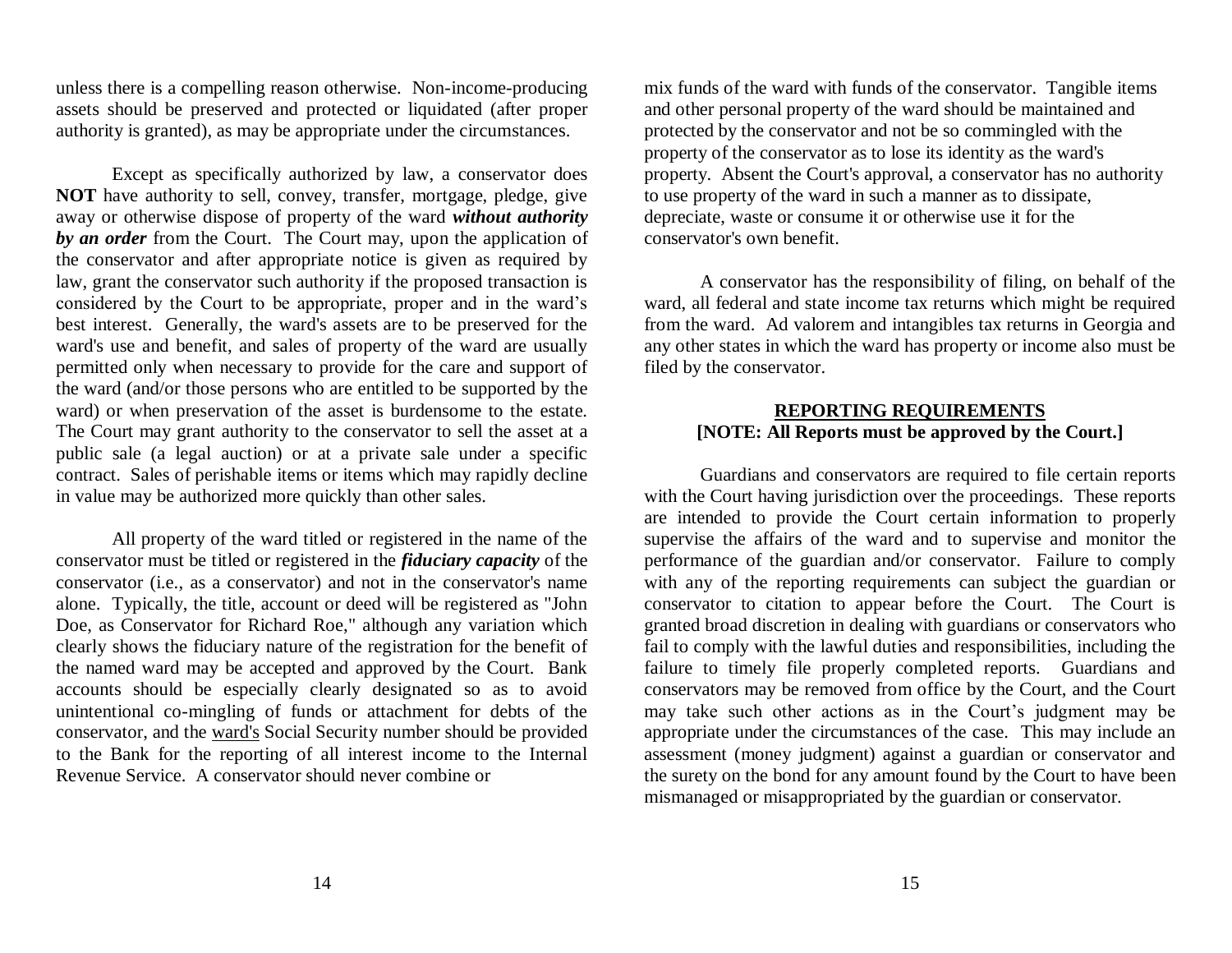#### **PERSONAL STATUS REPORTS**

Guardians are required to file reports with the Court which disclose the status, condition, needs and circumstances of the ward. The **Personal Status Reports** (PSR) inform the Court where the ward is located, how the ward is doing generally, how the ward's needs are being met, and whether there has been any change in the condition or status of the ward which might warrant the Court's intervention or a change in the **guardianship order**. The first PSR is due from the guardian **within sixty (60) days** after the date of appointment of the guardian. Thereafter, PSRs are filed **annually**, **within sixty (60) days** of the anniversary of the date of appointment. The **Personal Status Report** is not a standard form, and a guardian must use and file such form as is approved or required by the Court having jurisdiction over the guardianship.

### **INVENTORY AND ASSET MANAGEMENT PLAN**

Conservators are required to file with the Court, **within two months** from the date of appointment, an **Inventory** of the ward's property and a **Plan** for managing, expending, and distributing the property of the ward. The **Inventory** must describe **all** the **assets and liabilities** of the ward, list **all the personal and real property** owned by the ward, and describe how all property is titled. The conservator must swear or affirm that the inventory contains a true statement of all the assets and liabilities known to the conservator. The inventory should set forth the reasonable, current value of all assets owned by the ward. If the interest of the ward in the property is less than full title, the limitation should be reflected in the description, and the value of the ward's interest should be shown. (For example, a one-half interest in a residence worth a total of \$100,000 would be so reflected, and the value of the ward's interest would be shown as \$50,000). Inventories are designed to disclose to the Court the full value of the estate, which is often not known or only estimated at the

time the proceedings are filed, and the conservator is given two months to make the complete and more accurate determination. The Court may require verification of balances shown by the banking or financial institution(s) where the funds are deposited and verification that all conservatorship accounts have been properly titled. Inventories also allow the Court to determine the sufficiency of the bond posted by the conservator.

The **Plan** for managing, expending, and distributing the ward's property must be based on the actual needs of the ward and take into consideration the best interest of the ward. The plan shall include an estimate of the duration of the conservatorship, projections for expenses and resources, any proposed changes in title to assets in the conservatorship estate, and a proposed budget for the expenditure of funds.

The conservator is required to provide a copy of the Inventory and Asset Management Plan to the ward's guardian, if any. With each annual return, the conservator is required to file an updated Inventory and Asset Management Plan.

The **Inventory and Asset Management Plan** is a standard form [GPCSF 58], and the standard form may be used in any Court.

#### **ANNUAL RETURNS (ACCOUNTINGS)**

Conservators are also required to file returns **annually** with the Court **within sixty (60) days** of the anniversary of the date of qualification. The return shall consist of a statement of the receipts and expenditures of the conservatorship during the preceding year, an updated Inventory and Asset Management Plan, a statement of any fact necessary to show the true condition of the estate, and a statement of the current amount of the conservator's bond. Annual returns render an **accounting** to the Court of the actions, transactions and dealings of the conservator. The Court is required by law to audit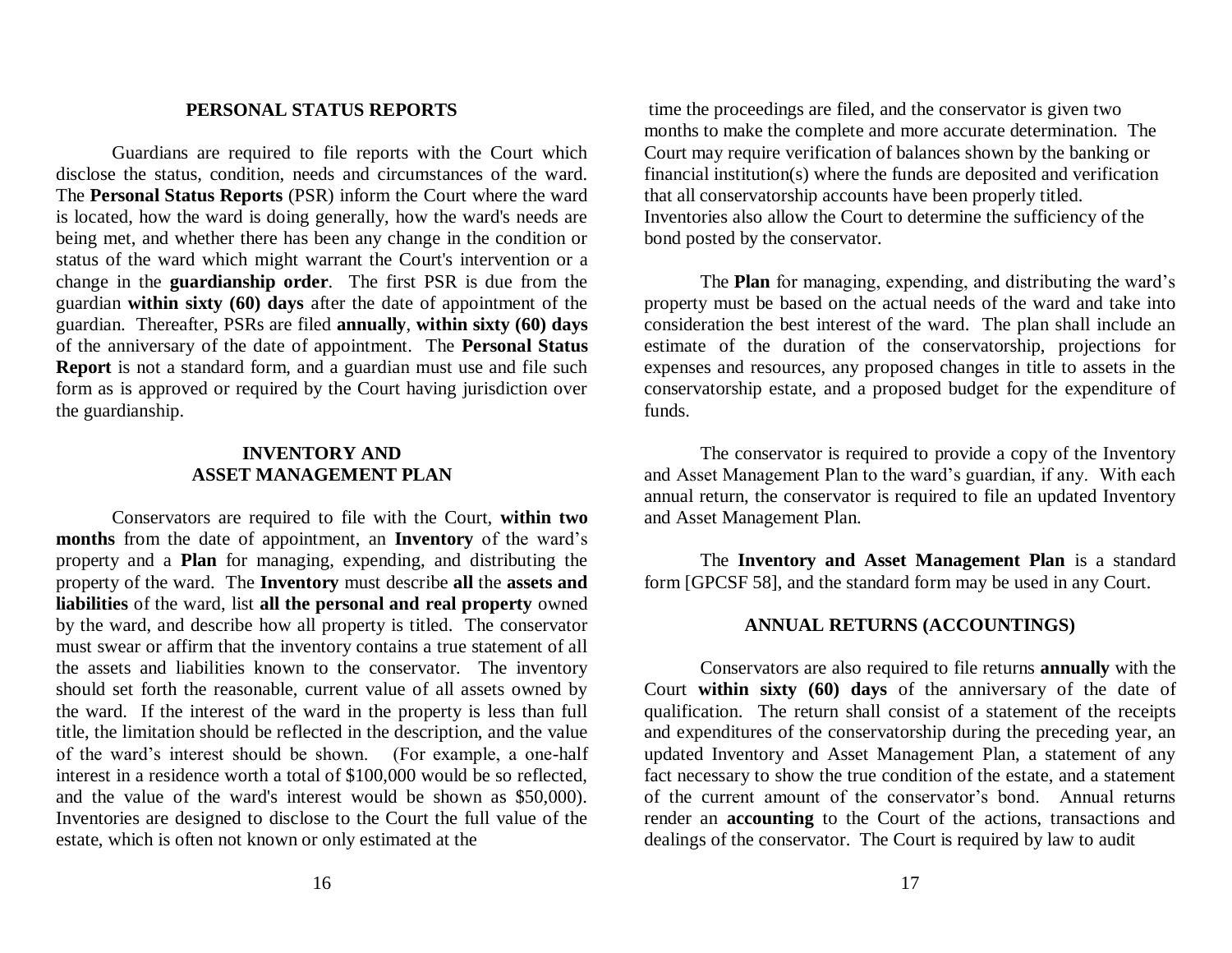the returns of conservators, and conservators are required to maintain complete and accurate records of all of their actions, transactions and dealings. Conservators are required to maintain all records and documents that support every return and may be required to provide the same to the Court for its use in reviewing or auditing the return. Since conservators are also required to file income tax returns for their wards, conservators should maintain all records for not less than three years and may want to maintain all records until after the conservatorship has been terminated and the applicable statute of limitations on the conservator's liability has expired.

The conservator is required to mail a copy of each return to the surety on the conservator's bond, the ward, and the ward's guardian, if any.

The **Annual Return** is not a standard form, and a conservator must use and file such form as is approved or required by the Court having jurisdiction over the conservatorship.

#### **TAX RETURNS**

The conservator has the legal responsibility of filing income, ad valorem and intangibles tax returns for the ward. The Internal Revenue Code provides for the assessment of certain penalties against the conservator **personally** for failure to file returns under certain circumstances. In addition, there are usually penalties and/or interest payable for delinquent returns (including ad valorem and intangibles returns), and such penalties or interest may be assessed by the Court against the conservator personally if the same result from the intentional act or inexcusable neglect of the conservator. Unless otherwise directed by the Court, copies of tax returns are not filed with the Court.

#### **DISMISSAL AND DISCHARGE**

A **Guardianship** automatically terminates on the death of the ward and may be terminated earlier by Court order. A person may also petition to resign as guardian. Upon the termination or resignation, the guardian must deliver any money or property in the hands of the guardian to the ward's conservator, if any, to the ward, or to the personal representative of a deceased ward's estate. Upon termination or resignation, a guardian **may** petition the Court for an order dismissing the guardian from office. If the guardian had been required by the Court to post a bond, a formal dismissal will be necessary to discharge the bond.

A **Conservatorship** automatically terminates on the death of the ward and may be terminated earlier by Court order. A conservator may also petition to resign as conservator. Upon the termination or resignation, the conservator must deliver any money or property in the hands of the conservator to the successor conservator, to the former ward (if restored to capacity), or to the personal representative of a deceased ward's estate. Upon the termination or resignation, a conservator **may** petition the Court for an order dismissing the conservator from office only, or proceedings for final settlement of the conservator's accounts and discharge of the conservator from office and all liability may be filed. Formal discharge will be necessary to discharge the conservator's bond. **NOTE: The Court may require a former conservator after termination or after resignation to petition for final settlement and discharge.**

The **Petition of Conservator for Final Settlement of Accounts and Discharge from Office and Liability** is a standard form [GPCSF 34], and the standard form may be used in any Court.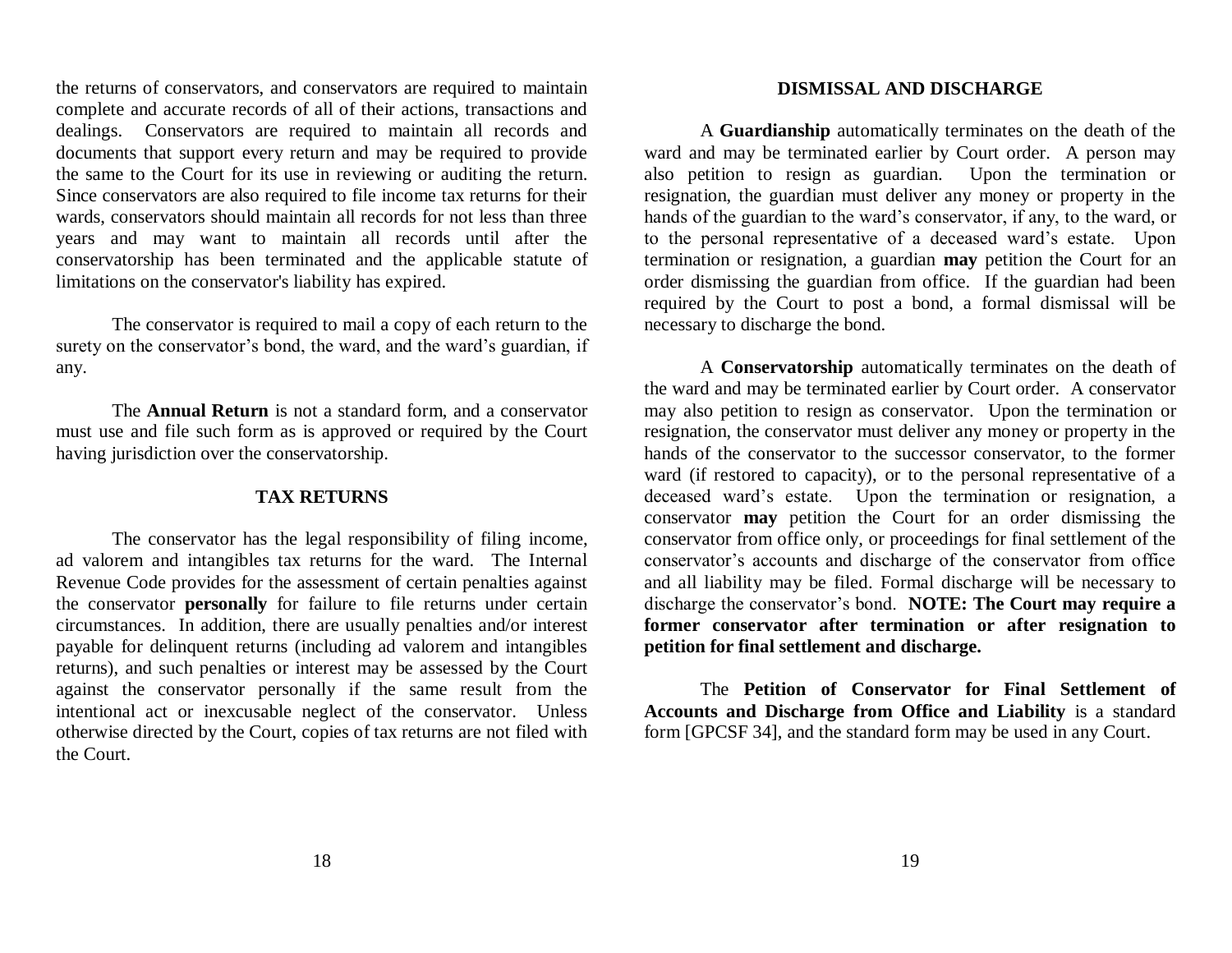### **PETITIONS FOR LEAVE TO SELL**

Conservators do **NOT** have authority to sell or mortgage any property of the ward without authority from the Court, except that stocks or bonds of the ward that are either listed or admitted to unlisted trading privileges may be sold by a conservator for not less than the published bid prices. The authority to sell, rent, lease, exchange, or otherwise dispose of any real or personal property of the ward must be obtained by the filing of a petition with the Court. Depending upon the property or the circumstances, a conservator may seek leave to sell property at a public sale (a legal auction) or a private sale (pursuant to a proposed, actual contract). Conservators may be authorized by the Court to sell perishable items, property which depreciates rapidly, or property which is overly burdensome to maintain more quickly than more durable assets.

The **Petition of Conservator for Leave to Sell Property or Rent, Lease or Otherwise Dispose of Property** [GPCSF 14] and the **Petition for Leave to Sell Perishable Property by Conservator** [GPCSF 15] are standard forms, and the standard forms may be used in any Court.

### **PETITIONS FOR LEAVE TO ENCROACH**

Conservators are authorized to make disbursements from the current, annual income of the ward for the support, care, education, health, and welfare of the ward and those persons who are entitled to be supported by the ward. Conservators may not expend any portion of the principal or corpus of a ward's estate without specific authority from the Court. Such authority may be sought in the original petition to the Court; thereafter, such authority may be sought by the filing of a petition for leave to encroach or in an Asset Management Plan filed with the Court. Whenever such authority is requested for purposes of the ongoing support and maintenance of the ward, the conservator must present a budget to the Court for an approved amount in excess

of annual income. When such authority is requested for a single or one-time purchase or purpose, the petition must fully explain the need and the amount requested.

The **Petition for Leave to Encroach on Corpus** is a standard form [GPCSF 20], and the standard form may be used in any Court.

## **COMPENSATION, COMMISSIONS AND EXPENSES**

**Guardians** may be compensated for services rendered to the ward only if compensation is set and approved by the Court upon a request made either in the original petition or by subsequent petition by the guardian. Although there is no clear statutory authority for reimbursement of expenses, guardians will generally be allowed by the Court to receive reimbursement for out-of-pocket expenses reasonably incurred in the performance of their duties. The expenses must be reasonable in amount (not excessive) and must have been incurred by the guardian as a consequence of performance of some duty the guardian owes to the ward, that is, be related specifically to the guardian's duties and responsibilities to the ward *as guardian*, as opposed to some other relationship. Reimbursable expenses do NOT include expenses incurred by a guardian in carrying out other duties or responsibilities or other matters related to natural affection. For example, a son who is also his mother's guardian is not entitled to reimbursement of expenses incurred in a familial visit or for presents given his mother. Reimbursable expenses may include transportation costs, lodging and meals during out-of-town travel (when appropriate), and other costs, losses and expenses actually incurred by the guardian.

**Conservators** are entitled to compensation in accordance with a statutory schedule. The basic commission payable to conservators is 2.5% of all sums of money received and 2.5% of all sums of money paid out by the conservator, plus 10% of all interest earned. The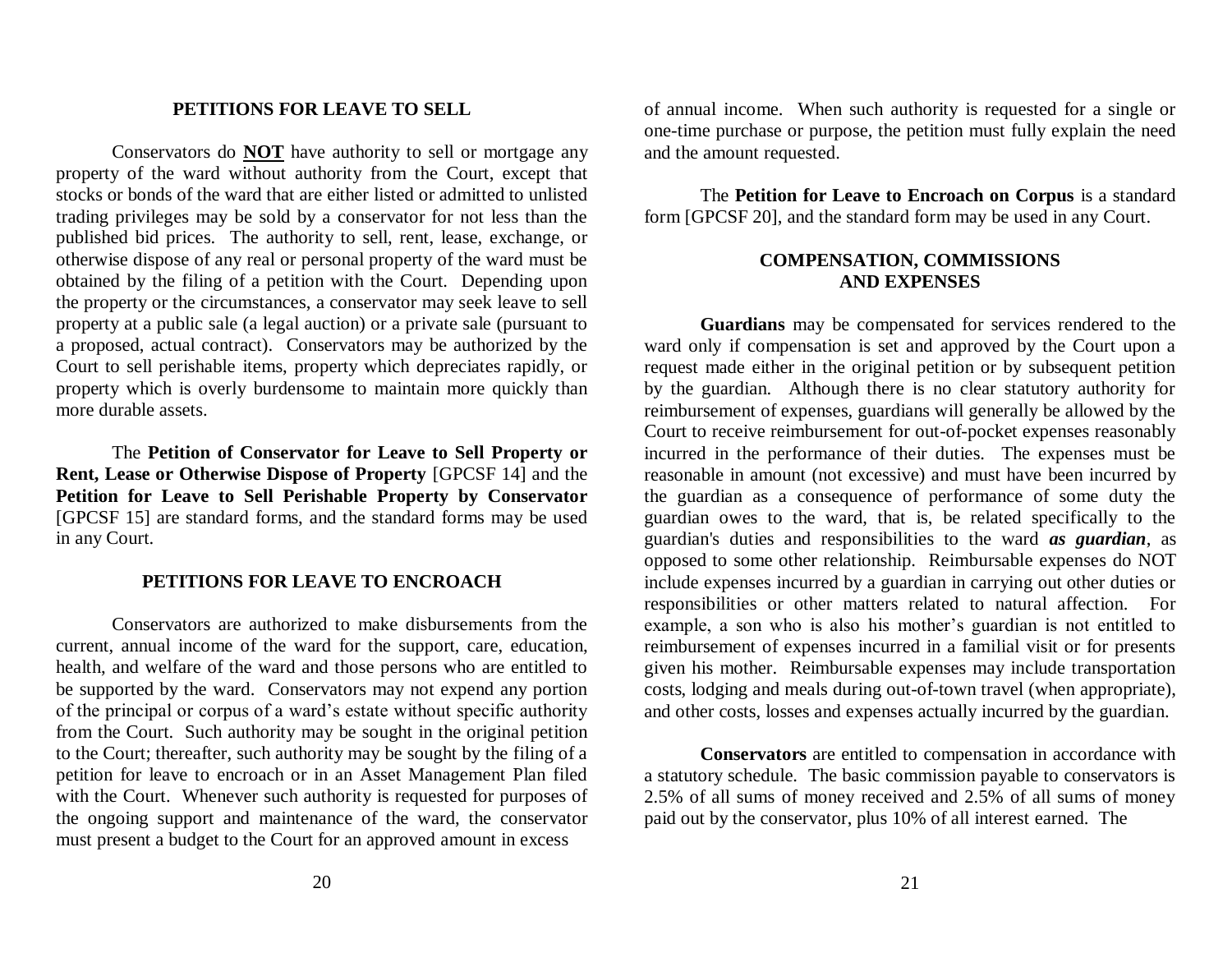commission on interest earned is in lieu of, and **not in addition to**, the basic commission on sums received. No commission may be paid on the payment of a commission to any conservator. In addition, conservators are entitled to a commission equal to .5% of the market value of the conservatorship estate as of the last day of the conservator's reporting period, proportionately reduced for any reporting period of less than 12 months. Conservators may be reimbursed for all reasonable expenses incurred in the administration of the conservatorship estate upon approval by the Court. Conservators may petition the Court for additional compensation when deemed appropriate and for compensation for delivery of property in kind. Commissions and other compensation of conservators and the premiums on the bonds of the guardian and/or conservator are part of the expense of administering the estate and may be charged against the corpus of the estate as well as the income.

Conservators who fail or refuse, without just cause, to file returns with the Court within the time set by law forfeit the right to commissions for the year or period covered by the return. A Conservator who is removed from the office by the Court for waste or mismanagement is not entitled to receive commissions.

## **FORMS AND OTHER RESOURCES**

The Probate Court having jurisdiction over the guardianship or conservatorship proceedings will provide you an original of each form you are required to file with the Court. The Court may require you to make copies of an original form to use from time to time for filing purposes.

All standard forms, known as Georgia Probate Court Standard Forms [GPCSF], are maintained by every Probate Court. These forms may also be downloaded from the Georgia Probate Court Online System at [www.gaprobate.org,](http://www.gaprobate.org/) which is also a resource for other helpful information and related links.

## **GLOSSARY [Definitions of terms** *as used in this Handbook***]**

**adult** - a person 18 years of age or older

**affidavit** - a statement taken under oath and signed before a notary or other authorized person

**Asset Management Plan** - written plan for managing, expending and distributing property of a ward; the Asset Management Plan and the Inventory are filed together

**audit** - a complete review by court staff of the annual returns and supporting documentation filed by conservators

**beneficiary** - the designated recipient of a benefit under a will or contract

**bond** - the obligation of another to guarantee the proper performance of a duty and to pay any loss caused by the failure to so perform; in guardianship law, a guarantor, called a "surety," agrees to pay any loss suffered if a guardian or conservator fails to properly perform the duties of the office (mismanagement, loss through negligence, misappropriation, theft, etc.)

**commingle** - to put together or combine funds or property of the conservator and the ward

**commission** - the compensation to which a conservator is entitled for his/her services as such

**conflict of interest** - a division or clash between what is in the best interest of the ward and what is in the best interest of the guardian or conservator; any act or actions which create such a conflict

**conservator** - a person who has been given control and authority over the funds and property of the ward; the conservator is a fiduciary who owes fidelity and loyalty to the ward and who must always act in the best interest of the ward

**county guardian** - the person named by the judge of the probate court to serve as guardian or conservator when there is no on else available or qualified to serve

**court** - unless the context suggests otherwise, the probate court having jurisdiction over the guardianship or conservatorship case

**date of appointment** - the date of the filing of the order making the appointment of a guardian or conservator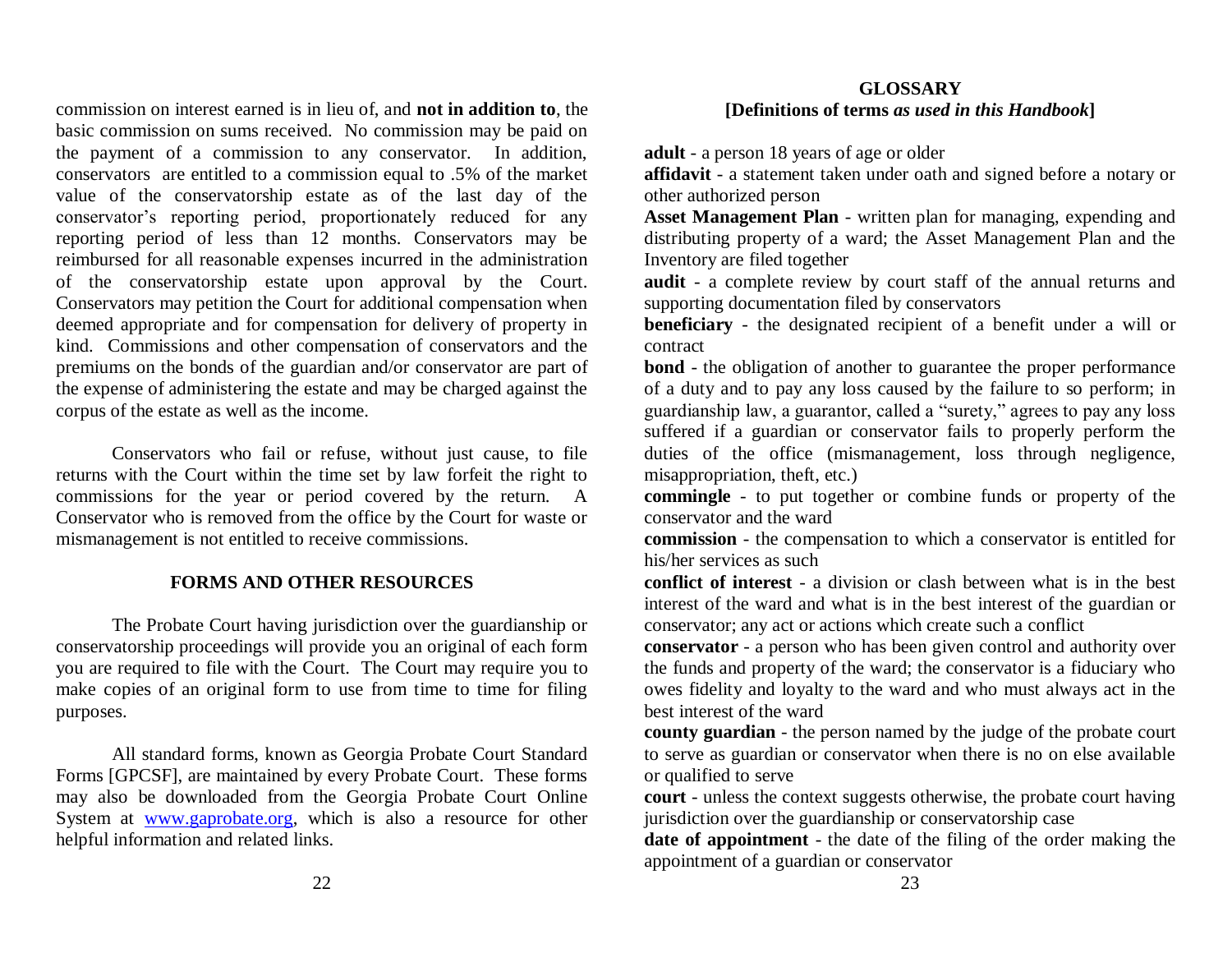**date of qualification** - the date on which Letters of Guardianship or Conservatorship were issued, after the taking of the oath of office and the posting of any required bond

**discharge** - the formal dismissal from office and liability of a guardian or conservator who has properly performed and completed all the duties of office

**Durable Power of Attorney for Health Care** - a written document designating an agent to act and make health care decisions on behalf of another in the event of incapacity; the agent must act in accordance with the instructions set forth and in the best interest of the person granting the agent the power

**encroachment** - an expenditure of the principal or corpus of a fund by a conservator; requires an order granting the authority from the court **estate** - the name given to all of the collective assets of a ward; also may be used to refer to the entire case involving a particular ward (e.g., Estate of John Doe)

**fiduciary** - a person having the duty to act primarily for another's benefit in matters assigned or undertaken by the person; a person holding the character of a trustee

**guardian** - a person who has been given control and authority over the person of the ward; the guardian holds a position similar to that of a parent over a minor child; the guardian is a fiduciary who owes fidelity and loyalty to the ward and who must always act in the best interest of the ward

**guardian-ad-litem** - a person appointed by the court to investigate and represent the best interest of the ward with regard to a particular matter pending before the court

**guardianship order** - the final order of the court appointing a guardian and/or conservator for a ward

**heirs** - those persons who inherit by law the estate of an individual who dies without a valid will

**incapacitated adult** - an adult who has been found by the court to lack sufficient capacity to make or communicate significant responsible decisions concerning his or her person or concerning the management of his or her property

**inventory** - a description of all assets and liabilities of a ward, including a list of all the personal and real property owned by the ward; the Inventory and the Asset Management Plan are filed together **legal investments** - those investments in which a conservator may invest funds of the ward without prior court approval; the list is set forth in Code Section 29-5-32 and includes insured accounts; bonds issued by counties and municipalities in Georgia and by other State and federal agencies; and certain loans secured by real property

Letters of Conservatorship - the formal document issued by the court to evidence the appointment of a conservator for a ward and the authority of the conservator then to act; a conservator appointed by the court's order has no authority to act until the Letters have been issued

**Letters of Guardianship** - the formal document issued by the court to evidence the appointment of a guardian for a ward and the authority of the guardian then to act; a guardian appointed by the court's order has no authority to act until the Letters have been issued

Living Will - a written directive instructing a person's physician to institute, withhold or withdraw life-sustaining procedures in the event of a terminal condition, a coma, or a persistent vegetative state

**next-of-kin** - after a spouse and all children, the lineal descendants first and the parents and siblings next who are to be given notice of guardianship/conservatorship proceedings

**notice** - the official notification from the court to parties at interest of a pending proceeding; the notice states any deadlines for filing objections and any hearing dates set at the time of the notice

**oath** - an attestation or pledge by a person that he or she is bound in conscience to act faithfully and truthfully under an immediate sense of responsibility

**personal property** - any property other than real estate; everything which is subject to ownership other than land or an interest in land; personal property includes not only tangible things (e.g., furniture, automobiles, merchandise, clothes and jewelry, etc.) but also intangible things (e.g., stocks, bonds, money on deposit, patents, copyrights, etc.)

**Personal Status Report** - the periodic report of a guardian on the condition, circumstances and needs of a ward